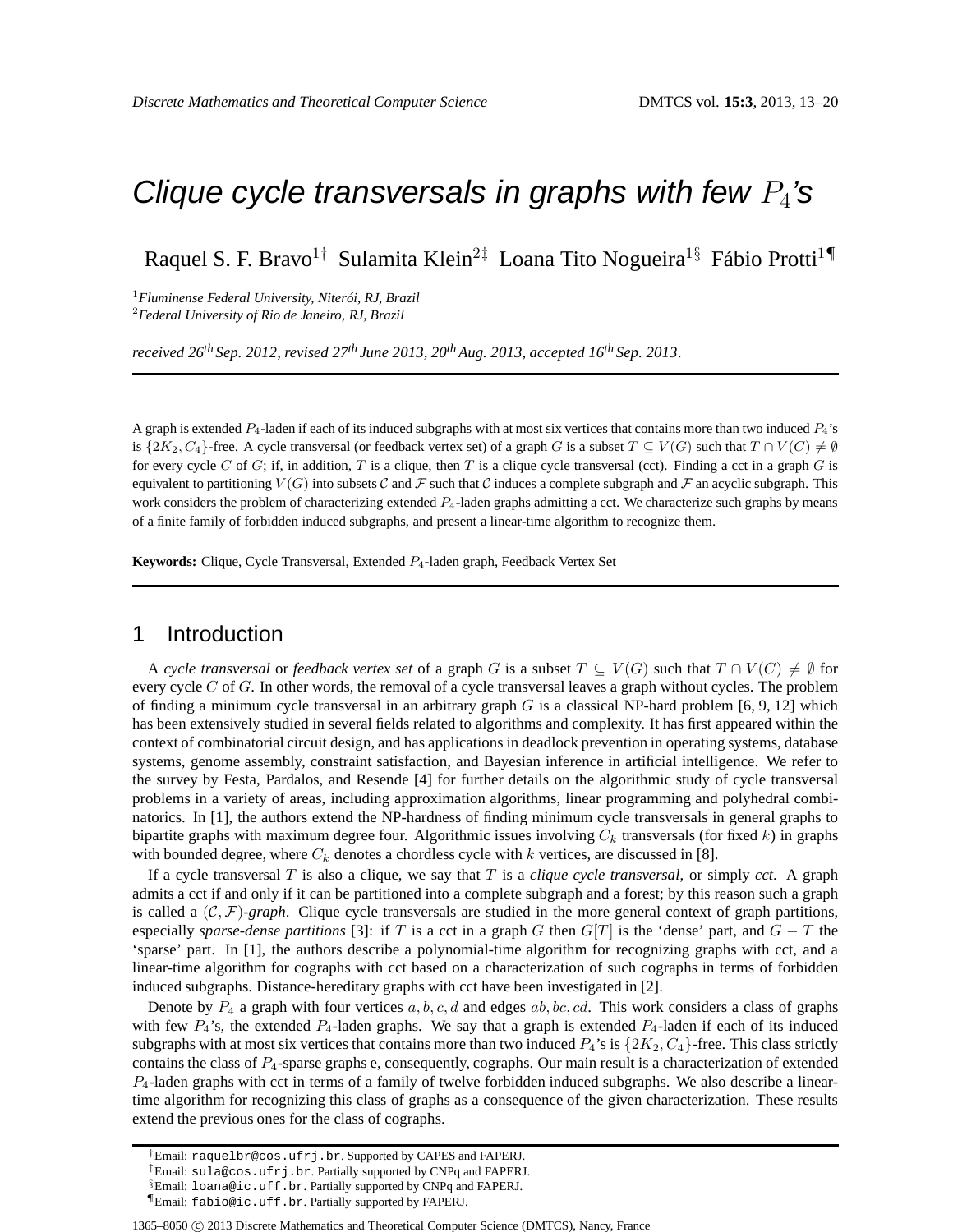# 2 Background

For standard definitions and notation in graph theory, see [11].

Extended  $P_4$ -laden graphs were characterized by [7] in terms of a decomposition technique and special graphs, called *quasi-spiders* and *pseudo-split graphs*. Extended P4-laden graphs can be represented by a tree decomposition; the resulting tree is called the *primeval tree*.

We say that a graph G is *p-connected* if for every partition of  $V(G)$  into nonempty disjoint sets A and B there exists a crossing P4, that is, a P<sup>4</sup> containing vertices from both A and B. The *p-connected components*, or simply *p-components*, of a graph are the maximal induced subgraphs which are p-connected. It is worth mentioning that a p-component has either one vertex or at least four vertices [7]. A p-connected component H of a graph  $G$  is said to be *trivial* if  $|H| = 1$ ; otherwise, *H* is *nontrivial*.

A p-connected graph G is said to be *separable* if there exists a partition of  $V(G)$  into nonempty disjoint sets  $V_1$ and  $V_2$  such that each  $P_4$  which contains vertices from both sets has its endpoints in  $V_2$  and its midpoints in  $V_1$ . In this case, we say that G has a *separation*  $(V_1, V_2)$ .

The following theorem gives us information on the structure of extended  $P_4$ -laden graphs.

**Theorem 1** [10] *Let*  $G = (V, E)$  *be a graph. Then exactly one of the following statements holds:* 

- *1.* G *is disconnected;*
- *2.* G *is disconnected;*
- *3. There exists a unique separable p-component* H *with separation* (H1, H2) *such that every vertex outside* H *is adjacent to all vertices in*  $H_1$  *and to no vertex in*  $H_2$ ;
- *4.* G *is p-connected.*

Let  $G_1 = (V_1, E_1)$  and  $G_2 = (V_2, E_2)$  be disjoint graphs. The *union* and the *join* of  $G_1$  and  $G_2$  are graphs resulting, respectively, from the following operations:

- $G_1 \cup G_2 = (V_1 \cup V_2, E_1 \cup E_2)$
- $G_1 + G_2 = (V_1 \cup V_2, E_1 \cup E_2 \cup \{xy \mid x \in V_1, y \in V_2\})$

Operations ∪ and + are related to the first two cases of Theorem 1.

Let  $G_1 = (V_1, E_1)$  be a separable p-connected graph with separation  $(V_1^1, V_1^2)$  and  $G_2 = (V_2, E_2)$  be an arbitrary graph disjoint from  $G_1$ . The third case of Theorem 1 is represented by the following operation:

•  $G_1 \mathcal{P} G_2 = (V_1 \cup V_2, E_1 \cup E_2 \cup \{xy \mid x \in V_1^1, y \in V_2\})$ 

As described by Jamison *et al.* [10], every graph G is either a p-connected graph or can be uniquely obtained from its p-components and its weak vertices (i.e, those vertices that are not contained in any nontrivial p-component of G) by a finite sequence of operations  $\cup$ ,  $+$ , and P. Moreover, Theorem 1 suggests a way to represent an arbitrary graph G by the primeval tree  $T_G$ , which is unique up to isomorphism. Each internal node q of  $T_G$  receives a label  $i \in \{ \cup, +, \mathcal{P} \}$ . Such a label indicates that the subgraph associated with the subtree rooted at q is obtained by performing an *i*-operation on the children of  $q$ . The leaves of the tree are the p-components of  $G$ .

Figure 1 represents a graph  $G$  and its primeval tree  $T_G$ .

We say that G is a *spider* if  $V(G)$  can be partitioned into three subsets S, K, and R such that S is an independent set, K is a clique,  $|S| = |K| \ge 2$ , and there exists a bijective function  $f : S \to K$  such that either  $N_G(v) = \{f(v)\},$ for every  $v \in S$  (*thin spider*), or  $N_G(v) = K - \{f(v)\}\$ , for every  $v \in S$  (*thick spider*); in addition, every vertex in  $\mathcal R$  is adjacent to every vertex in  $\mathcal K$  and non-adjacent to every vertex in S. We say that S and K are, respectively, the *legs* and *body* of the spider, and  $R$  is the *head* of the spider. Figure 2 depicts a thick and a thin spider.

A graph  $G = (V, E)$  is *split* if V can be partitioned into a clique K and an independent set S (with no restrictions on the edges between S and K), i.e.,  $G = (\mathcal{S} \cup \mathcal{K}, E)$ . For simplicity, we write  $G = (\mathcal{S}, \mathcal{K})$  when the edge set E is irrelevant for our purposes. It is worth observing that such a partition is not necessarily unique. It has been proved [5] that a graph G is split if and only it does not contain  $C_5$ ,  $C_4$ , or  $\overline{C_4} = 2K_2$  as an induced subgraph.

Given a split graph  $G = (S, \mathcal{K})$ , we say that G is *original* if every vertex of S has a non-neighbor in K and every vertex of  $K$  has a neighbor in  $S$ .

A graph G is *pseudo-split* if its vertex set has a partition  $(S, \mathcal{K}, \mathcal{R})$  such that S is an independent set, K is a clique, and every vertex of R is adjacent to every vertex of K and non-adjacent to every vertex of S, and  $S \cup K$ induces a split graph. As for the spider, S, K, and R can be seen, respectively, as the legs, body and head of G; if R is empty, then G is said to be a *headless pseudo-split graph*.

Observe that the complement of a pseudo-split graph is also a pseudo-split graph. Moreover, every spider is a pseudo-split graph. A *quasi-spider* is either a spider or a graph obtained from a spider  $\mathscr{S} = (\mathcal{S}, \mathcal{K}, \mathcal{R})$  by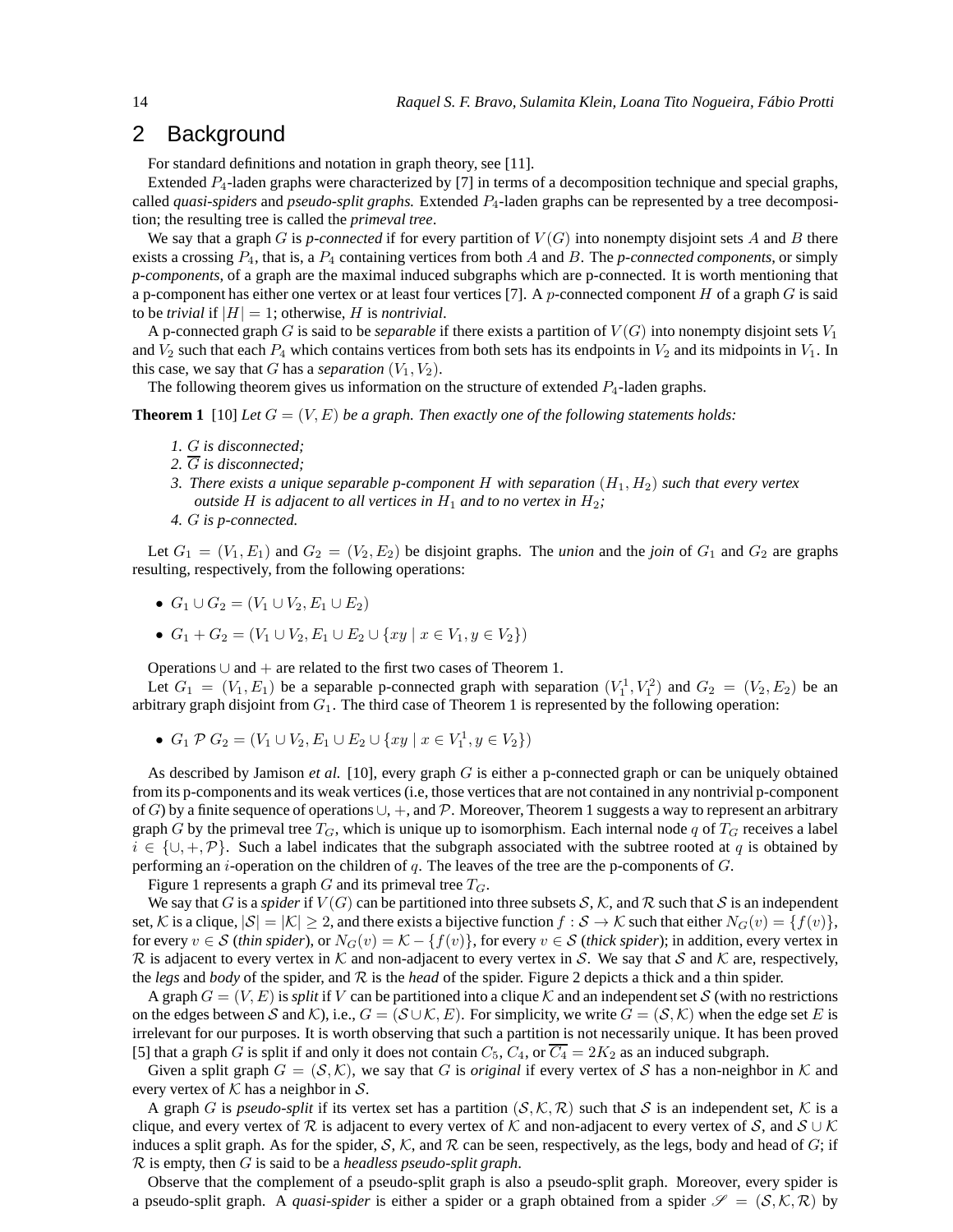

**Fig. 1:** A graph  $G$  and its primeval tree  $T_G$ .



**Fig. 2:** G is a thin spider and  $\overline{G}$  is a thick spider.

replacing exactly one vertex  $v \in S \cup K$  by a graph H isomorphic to  $K_2$  or  $\overline{K_2}$ , where vertices of H have the same neighborhood as  $v \in S \cup K$ . The vertex v that has been replaced by a  $K_2$  or  $I_2$  is called a q-vertex. A quasi-spider is a *thin quasi-spider* if it is originated from a thin spider, otherwise it is a *thick quasi-spider*. Figure 3 shows two examples of quasi-spiders: a thin one, with a vertex from set S replaced by  $K_2$ , and a thick one, with a vertex from set K replaced by  $\overline{K_2}$ .

The following theorem characterizes extended  $P_4$ -laden graphs.

**Theorem 2** [7] *A graph* G *is an extended* P4*-laden graph if and only if for every induced subgraph* H *of* G *exactly one of the following statements holds:*

- *1.* H *is disconnected;*
- *2.* H *is disconnected;*
- *3.* H *is a quasi-spider whose head induces an extended* P4*-laden graph;*
- *4.* H *is a pseudo-split graph whose head induces an extended* P4*-laden graph;*
- *5. H is isomorphic to*  $C_5$ ,  $P_5$  *or*  $\overline{P_5}$ ;
- *6.* H *is a trivial graph.*

# 3 Characterization

Now we are ready to present the main result of this work.

**Theorem 3** *An extended* P4*-laden graph* G *admits a clique cycle transversal if and only if* G *does not contain any of the graphs depicted in Figure 4 as an induced subgraph.*

**PROOF:** By testing all possible cliques in each graph H of Figure 4, we can see that none of them meets all the cycles in H. Below we apply this argument to each graph in Figure 4: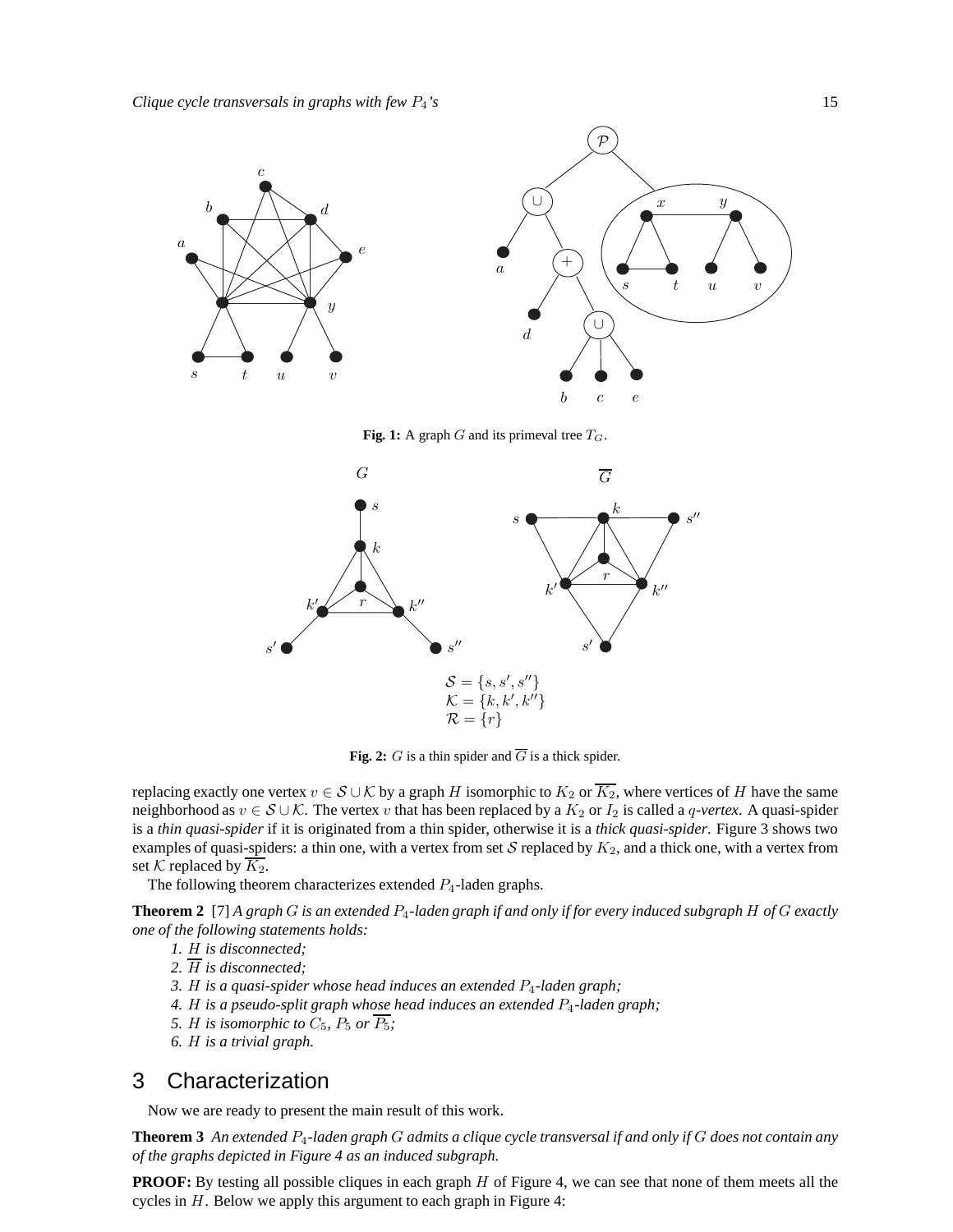

**Fig. 3:** G is a thin quasi-spider and H is a thick quasi-spider.

- $2C_3$ : by removing any clique from this graph, there still remains a connected component which is a cycle; this argument also applies to the graphs  $2C_4$ ,  $2C_5$ ,  $C_3 \cup C_4$ ,  $C_3 \cup C_5$ , and  $C_4 \cup C_5$ .
- $I_2 + I_2 + I_2$ : in this graph, any clique C is formed by choosing at most one vertex of each independent set of size 2; thus, the vertices not chosen induce a graph that contains a  $C_3$  as a subgraph.
- $2K_2 + I_2$ : any clique in this graph is formed by taking one or two vertices from a copy of  $K_2$ , plus at most one vertex lying outside that copy; thus, the remaining graph still contains a  $C_3$ .
- $I_3 + I_3$ : since this graph is bipartite, any clique contains at most two vertices; by removing any vertex or edge, it is easy to see that there still remains an  $I_2 + I_2$  (i.e., a  $C_4$ ) as a subgraph.
- $C_5 + I_2$ : any clique in this graph is formed by choosing a vertex or an edge from the  $C_5$ , plus at most one vertex outside the  $C_5$ ; after removing such a clique, the remaining graph contains a  $C_3$  formed by an edge of the  $C_5$  plus a vertex outside the  $C_5$ .
- $\bullet$   $I_3 + P_4$ : the argument for this graph is similar as above: cliques are formed by choosing a vertex or an edge from the  $P_4$ , plus at most one vertex outside the  $P_4$ ; vertices not chosen induce a graph containing  $I_2 + K_2$ or  $I_2 + I_2$  as a subgraph.
- $P_4 + P_4$ : in this graph, any clique C is formed by taking a vertex or an edge of each  $P_4$ ; thus, the removal of C still a graph containing  $K_2 + K_2$ ,  $K_2 + I_2$ , or  $I_2 + I_2$  as a subgraph, and all of them contain at least one cycle.

Hence, if  $G$  contains some subgraph  $H$  listed in Figure 4 as an induced subgraph then  $G$  admits no cct. Conversely, suppose that G contains no induced subgraph H listed in Figure 4 as an induced subgraph, and suppose that G admits no cct. In this case, G contains a minimal induced subgraph  $G'$  with no cct, i.e., for every vertex  $v \in V(G')$ ,  $G' - v$  admits a cct. Without loss of generality, assume  $G' = G$ . Consider the following three cases, according to Theorem 2: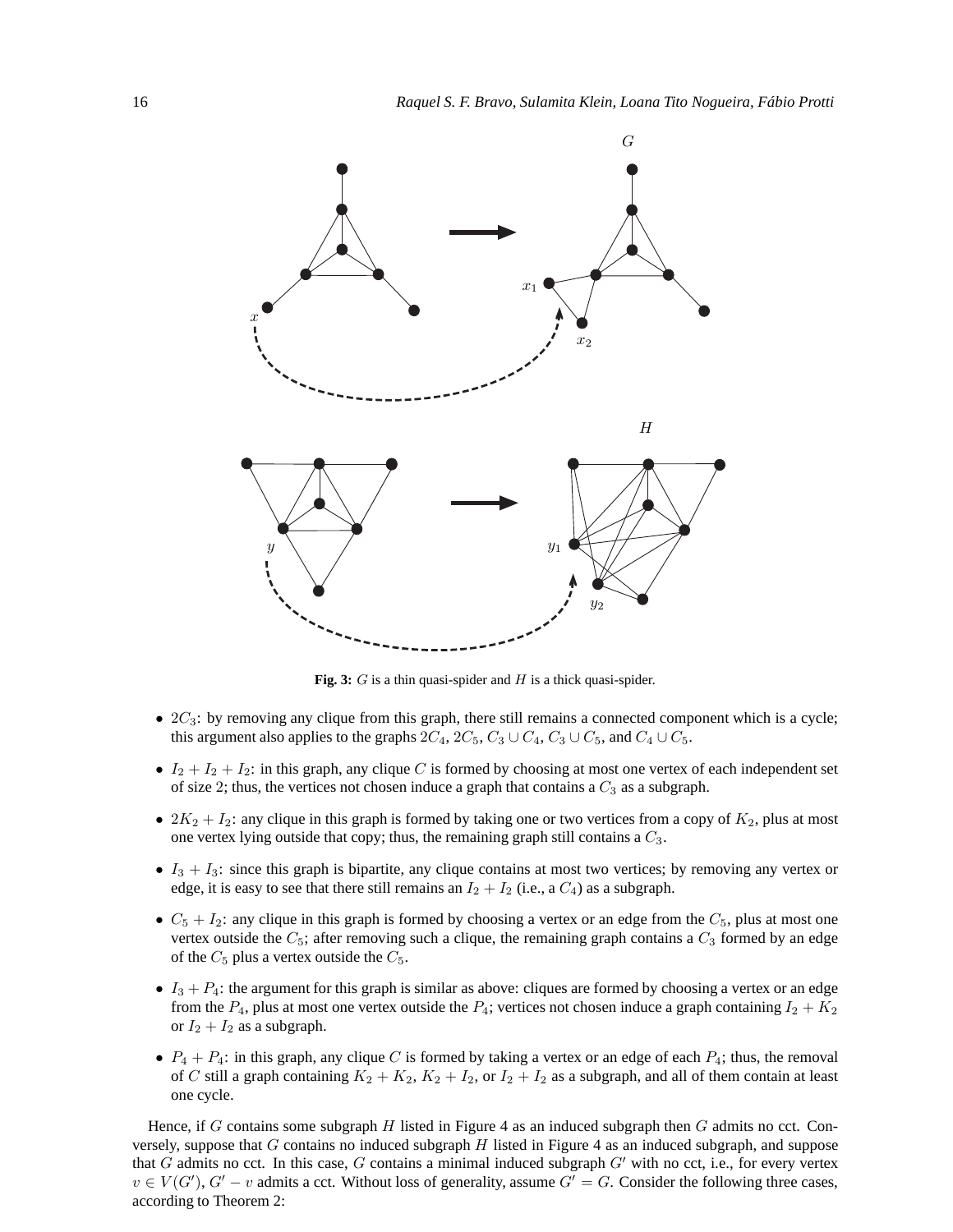*Clique cycle transversals in graphs with few P<sub>4</sub>'s* 17



**Fig. 4:** Minimal forbidden subgraphs for extended  $P_4$ -laden graphs with cct.

CASE 1: G is disconnected.

Write  $G = G_1 \cup G_2 \cup \ldots G_k$ , with  $k \geq 2$  and each  $G_i$  connected. By minimality of G, each  $G_i$  admits a cct. Moreover, each  $G_i$  is not a tree, otherwise  $G' = G - G_i$  would admit a cct, as well as  $G = G' \cup G_i$ . Then, each  $G_i$  must contain a cycle ( $C_3$ ,  $C_4$ , or  $C_5$ , since extended  $P_4$ -laden graphs contain no induced  $C_h$  for all  $h \ge 6$ ). It follows that G contains one of the following graphs as an induced subgraph:  $C_3 \cup C_3$ ,  $C_3 \cup C_4$ ,  $C_3 \cup C_5$ ,  $C_4 \cup C_4$ ,  $C_4 \cup C_5$ , or  $C_5 \cup C_5$ . This is a contradiction.

CASE 2:  $\overline{G}$  is disconnected.

Write  $G = G_1 + G_2 + \cdots + G_k$ , where  $k \geq 2$  and  $\overline{G_i}$  is connected for  $1 \leq i \leq k$ . If some  $G_i$  is a complete subgraph, by minimality of G the graph  $G - G_i$  admits a cct, as well as G. Contradiction. Hence, assume that every  $G_i$  contains a pair of non-adjacent vertices. If  $k \geq 3$  then G contains  $I_2 + I_2 + I_2$  as an induced subgraph, a contradiction. If  $k = 2$ , we consider three possibilities:

- CASE 2.1: Both  $G_1$  and  $G_2$  contain  $I_3$ . Then G contains  $I_3 + I_3$  as an induced subgraph, a contradiction.
- CASE 2.2: Exactly one of  $G_1, G_2$  contains  $I_3$ .

Without loss of generality, suppose that  $G_1$  contains  $I_3$ . Subgraph  $G_2$  cannot contain  $C_5$ , otherwise G contains  $I_2 + C_5$  as an induced subgraph. In addition,  $G_2$  cannot contain  $P_4$ , otherwise G contains  $I_3 + P_4$ as an induced subgraph. Therefore,  $\overline{G_2}$  does not contain  $C_3$ ,  $C_5$ , and  $P_4$ , i.e.,  $\overline{G_2}$  is a triangle-free connected cograph, which implies that  $\overline{G_2}$  is complete bipartite. We conclude that  $G_2$  is a union of two disjoint, nonempty cliques  $\tilde{C}$  and  $C'$ . Assume that  $|C| \geq |C'|$ . If  $|C'| \geq 2$  then G contains  $I_2 + 2K_2$  as an induced subgraph. Thus  $|C| \ge |C'| = 1$ .

If  $G_1$  is a split graph then  $V(G_1)$  can be partitioned into an independent set  $S_1$  and a clique  $C_1$ ; hence G admits cct  $C \cup C_1$ , a contradiction. Therefore, G contains  $I_2 + C_5$  (if  $G_1$  contains  $C_5$ ), or  $I_2 + 2K_2$  (if  $G_1$  contains  $2K_2$ ), or  $I_2 + I_2 + I_2$  (if  $G_1$  contains  $C_4$ ) as an induced subgraph; hence, all these cases are contradictory.

• CASE 2.3: Both  $G_1$  and  $G_2$  do not contain  $I_3$ .

If  $G_1$  or  $G_2$  contains  $C_5$  then G contains  $I_2 + C_5$  as an induced subgraph. Therefore both  $G_1$  and  $G_2$  do not contain  $C_5$ . If both  $G_1$  and  $G_2$  contain  $P_4$  then G contains  $P_4 + P_4$  as an induced subgraph, a contradiction. Without loss of generality, suppose that  $G_2$  does not contain  $P_4$ . Since  $C_5$  and  $P_4$  are self-complementary graphs, note that  $\overline{G_2}$  does not contain  $C_3$ ,  $C_5$ , and  $P_4$ ; hence,  $\overline{G_2}$  is a triangle-free connected cograph, as in Case 2.2. From this fact, we derive exactly the same contradictions as in that case.

CASE 3: G and  $\overline{G}$  are connected. By Theorem 2, the analysis of this case is as follows.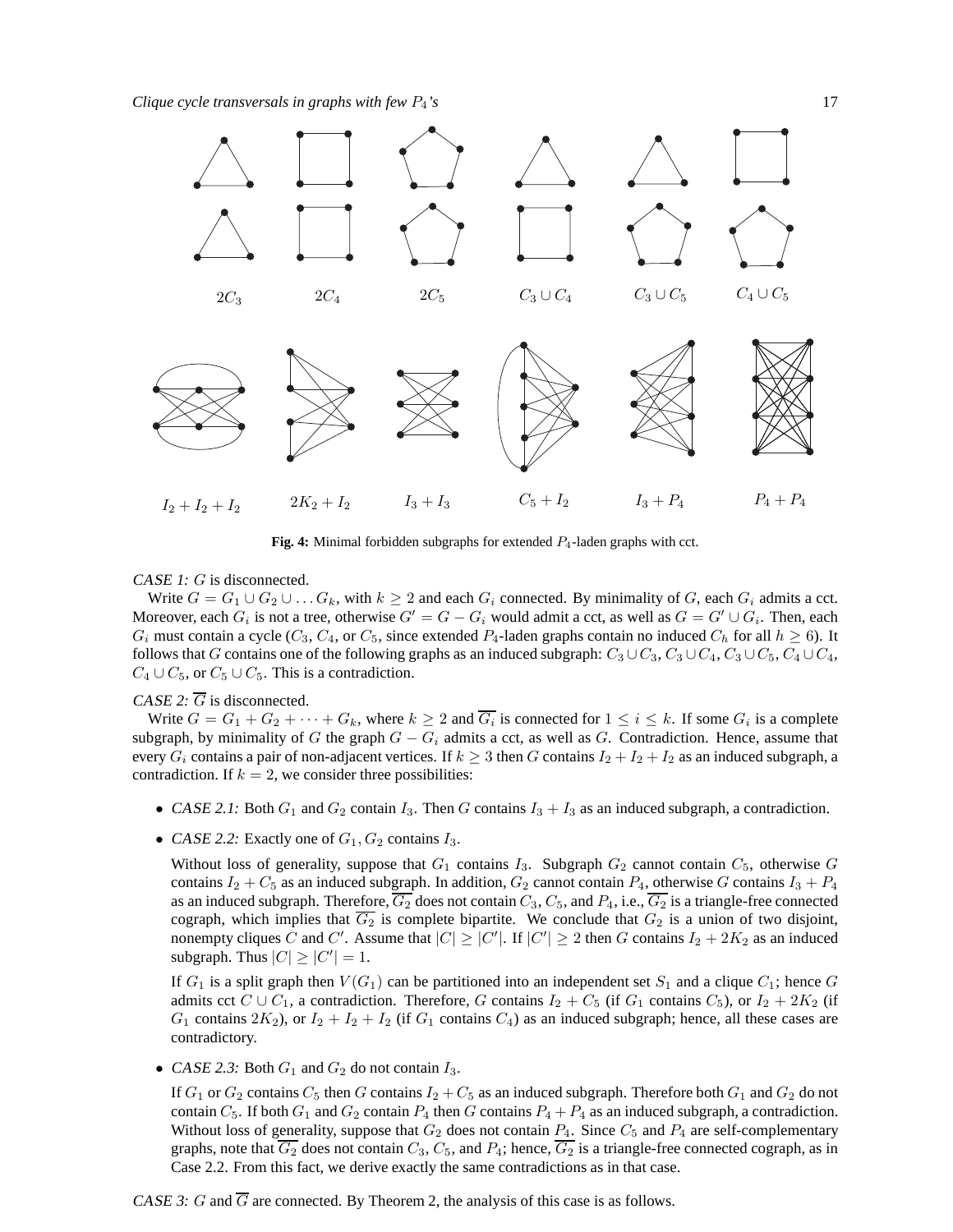If G is trivial or  $G = P_5$  or  $G = \overline{P_5}$  or  $G = C_5$  then G admits a cct, which is a contradiction.

If G is a pseudo-split graph whose vertex set has a partition  $(S, \mathcal{K}, \mathcal{R})$ , where R is the head and induces an extended  $P_4$ -laden graph, then, by minimality of G,  $G[\mathcal{R}]$  admits a cct, namely  $C_1$ . In this case, G also admits a cct, namely  $K \cup C_1$ , which is again a contradiction.

If G is a quasi-spider whose head  $R$  induces an extended  $P_4$ -laden graph, we analyze three subcases:

- CASE 3.1: G is a quasi-spider with a q-vertex  $s \in S$  replaced by either an  $I_2$  or a  $K_2$  with vertices  $u, v$ . In this case, the subset  $(S - \{s\}) \cup \{u, v\} \cup \mathcal{K}$  induces a subgraph with cct  $\mathcal{K}$ . Notice that, by minimality,  $G[\mathcal{R}]$  admits a cct, say  $C_1$ . Consequently, G admits a cct  $\mathcal{K} \cup C_1$ , since  $(\mathcal{S} - \{s\}) \cup \{u, v\} \cup (\mathcal{R} - C_1)$ induces a forest. Contradiction.
- CASE 3.2: G is a quasi-spider with a q-vertex  $k \in \mathcal{K}$  replaced by a  $K_2$  with vertices  $u, v$ . In this case, the subset  $\mathcal{S} \cup (\mathcal{K} - \{k\} \cup \{u, v\})$  induces a subgraph with cct  $(\mathcal{K} - \{k\}) \cup \{u, v\}$ . By minimality,  $G[\mathcal{R}]$  admits a cct  $C_1$ . Consequently, G admits cct  $(\mathcal{K} - \{k\}) \cup \{u, v\} \cup C_1$ , which is a contradiction.
- CASE 3.3: G is a quasi-spider with a q-vertex  $k \in \mathcal{K}$  replaced by an  $I_2$  with vertices  $u, v$ . We analyze two additional possibilities:
	- $G[\mathcal{R}] = (C, I)$  is a split graph, where I is an independent set and C is a clique. Then, G admits a cct  $(K - \{u\}) \cup C$ , because  $S \cup I \cup \{u\}$  induces a forest. This is a contradiction.
	- $G[\mathcal{R}]$  is not a split graph, i.e., contains  $2K_2$ ,  $C_4$ , or  $C_5$  as an induced subgraph. Then G contains one of the following graphs as an induced subgraph:  $I_2 + 2K_2$ ,  $I_2 + I_2 + I_2$ , or  $I_2 + C_5$ . Contradiction. This concludes the proof of the theorem.  $\Box$

# 4 Recognizing extended  $P_4$ -laden graphs with cct in linear time

The proof of the previous theorem directly gives a linear-time recognition algorithm for extended  $P_4$ -laden graphs with cct (Algorithm 1, described below).

The linear-time complexity is justified by the following facts:

- (i) the primeval tree can be computed in linear time [10];
- (ii) all the **if**-conditions in the algorithm can be checked in linear time.

In order to prove (ii), it suffices to show that the **if**-conditions based on recursive calls (lines 7, 13, 38, and 42) can be checked in linear time. (The remaining if-conditions are all easily checkable in linear time.) We use an inductive argument. First, it is clear that for a trivial graph one can check in linear time whether it admits a cct. Now we consider how recursive calls are made as Algorithm 1 traverses the primeval tree of the input graph G. In line 7 of the algorithm, a recursive call for each subtree associated with child subgraph  $G_i$  of G is made. In line 13, a recursive call is made only for the subtree associated with child subgraph  $G_1$ . Finally, in lines 38 and 42, a recursive call is made only for the subtree associated with child subgraph  $G[\mathcal{R}]$ . In any case, the recursive calls are made on subtrees corresponding to vertex-disjoint subgraphs of G. Assuming by induction that for graphs H with fewer than n vertices (where  $n = |V(G)|$ ) one can check whether H admits a cct in time linear in the size of H, we conclude that all the **if**-conditions in lines 7, 13, 38, and 42 can be checked in time linear in the size of G.

# 5 Conclusions

In this work, we use the structure of the extended  $P_4$ -laden graphs and its primeval tree decomposition to provide a characterization by forbidden subgraphs of extended  $P_4$ -laden graphs which admit clique cycle transversal, or, alternatively, which can be partitioned into a complete graph and a forest (acyclic graph). As a consequence, we develop a linear time recognition algorithm for this class of graphs.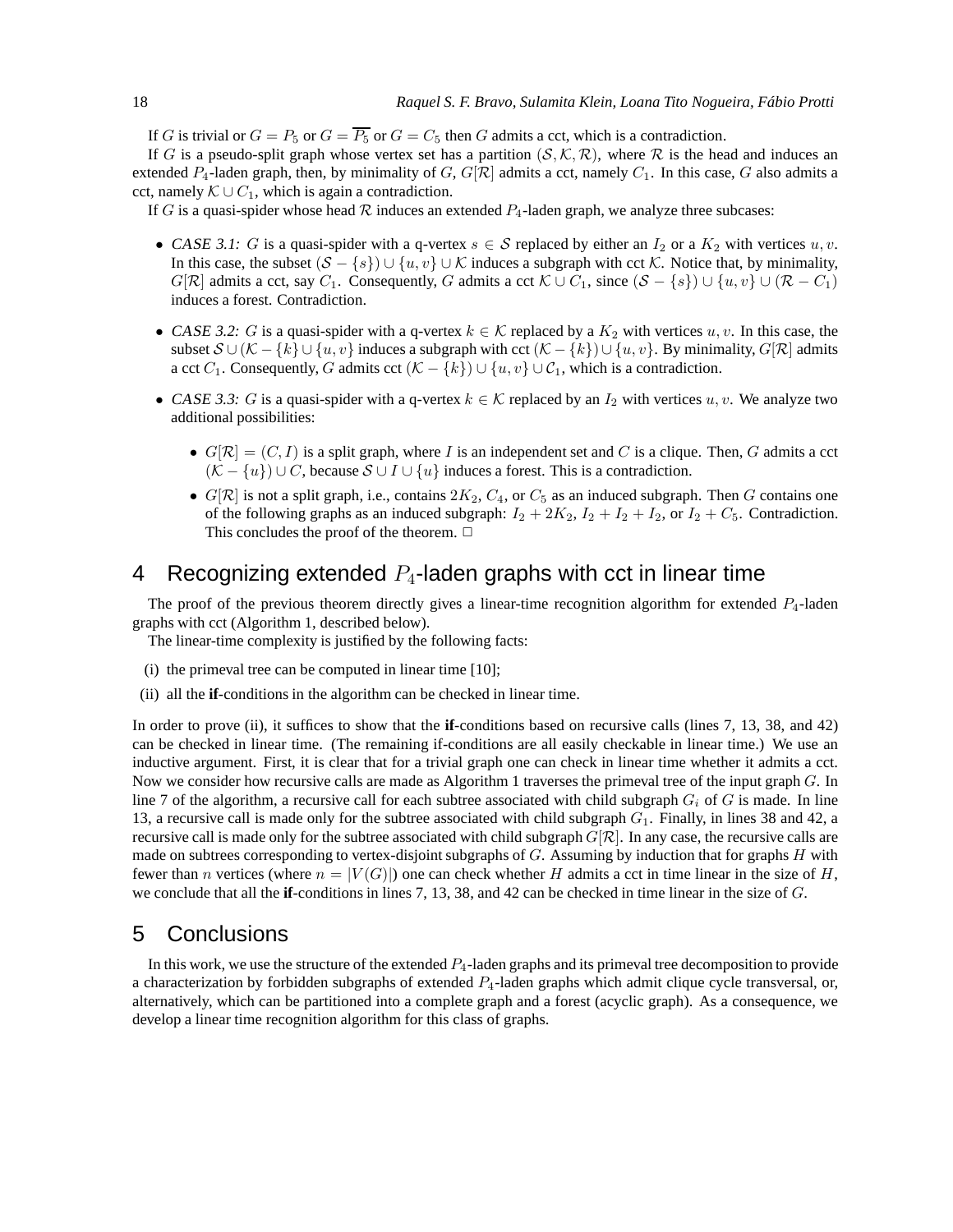#### **Algorithm 1**: Checking a cct in an extended  $P_4$ -laden graph  $G$

**Input**: Primeval tree  $T_G$  of G, where  $G_1, G_2, \ldots, G_k$  are the children of root node G **Output**: YES and a cct of G, or NO and a forbidden induced subgraph **if** G *is disconnected* **then if**  $G_i$  *is acyclic for all*  $i = 1, \ldots, k$  **then** output YES and cct  $\emptyset$ ; **else if** *there exist*  $G_i, G_j$  ( $i \neq j$ ) *containing cycles*  $B_i, B_j$ *, respectively* **then**  output NO and forbidden subgraph  $B_i \cup B_j$  **else if** *there is exactly one* G<sup>i</sup> *containing a cycle* **then if**  $G_i$  *recursively admits a cct*  $C_i$  **then** output YES and cct  $C_i$ ; **else** output NO and forbidden subgraph  $H_i$  of  $G_i$  **else if**  $\overline{G}$  *is disconnected* **then if**  $G_i$  *is trivial for all*  $i = 1, ..., k$  **then** output YES and cct  $V(G)$ ; **else if** *there is exactly one nontrivial*  $G_i$ *, say*  $G_1$  **then i if**  $G_1$  *recursively admits a cct*  $C_1$  **then** output YES and cct  $C_1 \cup V(G_2) \cup \cdots \cup V(G_k)$ ; **else** output NO and forbidden subgraph  $H_1$  of  $G_1$  **else if** *there are nontrivial*  $G_i$ ,  $G_j$ ,  $G_k$  (*for distinct*  $i, j, k$ ) **then** output NO and forbidden subgraph  $I_2 + I_2 + I_2$  **else if** *there are exactly two nontrivial subgraphs*  $G_i$ ,  $G_j$  (*say*  $G_1$ ,  $G_2$ ) **then i if** *both*  $G_1$  *and*  $G_2$  *contain*  $I_3$  **then** output NO and forbidden subgraph  $I_3 + I_3$ ; **else if** *exactly one of the subgraphs*  $G_1$ ,  $G_2$  *contains*  $I_3$ *, say*  $G_1$  **then if**  $G_2$  *contains*  $C_5$  **then** output NO and forbidden subgraph  $I_2 + C_5$ ; **else if**  $G_2$  *contains*  $P_4$  **then** output NO and forbidden subgraph  $I_3 + P_4$ ; **21 else**  $\Box$  Let C, C' be cliques s.t.  $V(G_2) = C \cup C'$  with  $|C| \ge |C'|$ ;  $\vert$   $\vert$   $\vert$   $\vert$  **if**  $|C'| \geq 2$  **then** output NO and forbidden subgraph  $I_2 + 2K_2$ ; **else if**  $G_1$  *is split with*  $V(G) = S_1 \cup C_1$  **then** output YES and cct  $C \cup C_1$ ; **else** output NO and forbidden subgraph  $I_2 + H$ , where  $H \in \{2K_2, C_4, C_5\}$ **else if** *both*  $G_1$  *and*  $G_2$  *do not contain*  $I_3$  **then if**  $G_1$  *or*  $G_2$  *contains*  $C_5$  **then** output NO and forbidden subgraph  $I_2 + C_5$ ; **else if**  $G_1$  *and*  $G_2$  *contain*  $P_4$  **then** output NO and forbidden subgraph  $P_4 + P_4$ ; **31 else** suppose that  $G_2$  does not contain  $P_4$ ; perform the same code in lines 23–27 **else if**  $G$  *and*  $\overline{G}$  *are connected* **then i if** G is trivial or  $G = P_5$  or  $G = \overline{P_5}$  or  $G = C_5$  **then** output YES and a corresponding cct: Ø, Ø,  $C_3$ , or  $K_2$ ; **else if** G *is a pseudo-split graph with*  $V(G) = (S, \mathcal{K}, \mathcal{R})$  then **ii if**  $G[\mathcal{R}]$  *recursively admits a cct*  $C_1$  **then** output YES and cct  $\mathcal{K} \cup C_1$ ; **else** output NO and forbidden subgraph  $H$  of  $G[\mathcal{R}]$  **else if** G is a quasi-spider with a q-vertex  $s \in S$  replaced by  $I_2$ , **or** a q-vertex  $s \in S$  replaced by  $K_2$ , **or** a q-vertex  $k \in \mathcal{K}$  *replaced by a*  $K_2$  *with vertices*  $u, v$  **then if**  $G[\mathcal{R}]$  *recursively admits a cct*  $C_1$  **then**   $\Box$  output YES and the corresponding cct:  $K \cup C_1$ ,  $K \cup C_1$ , or  $(K - \{k\}) \cup \{u, v\} \cup C_1$  **else** output NO and corresponding forbidden subgraph  $H$  of  $G[\mathcal{R}]$  **else if** G is a quasi-spider with a q-vertex  $k \in \mathcal{K}$  replaced by a  $I_2$  with vertices  $u, v$  then **i if**  $G[\mathcal{R}]$  *is split with*  $G[\mathcal{R}] = (I, C)$  **then** output YES and cct  $(K - \{u\}) \cup C$ ; **else** output NO and forbidden subgraph  $I_2 + H$ , where  $H \in \{2K_2, C_4, C_5\}$